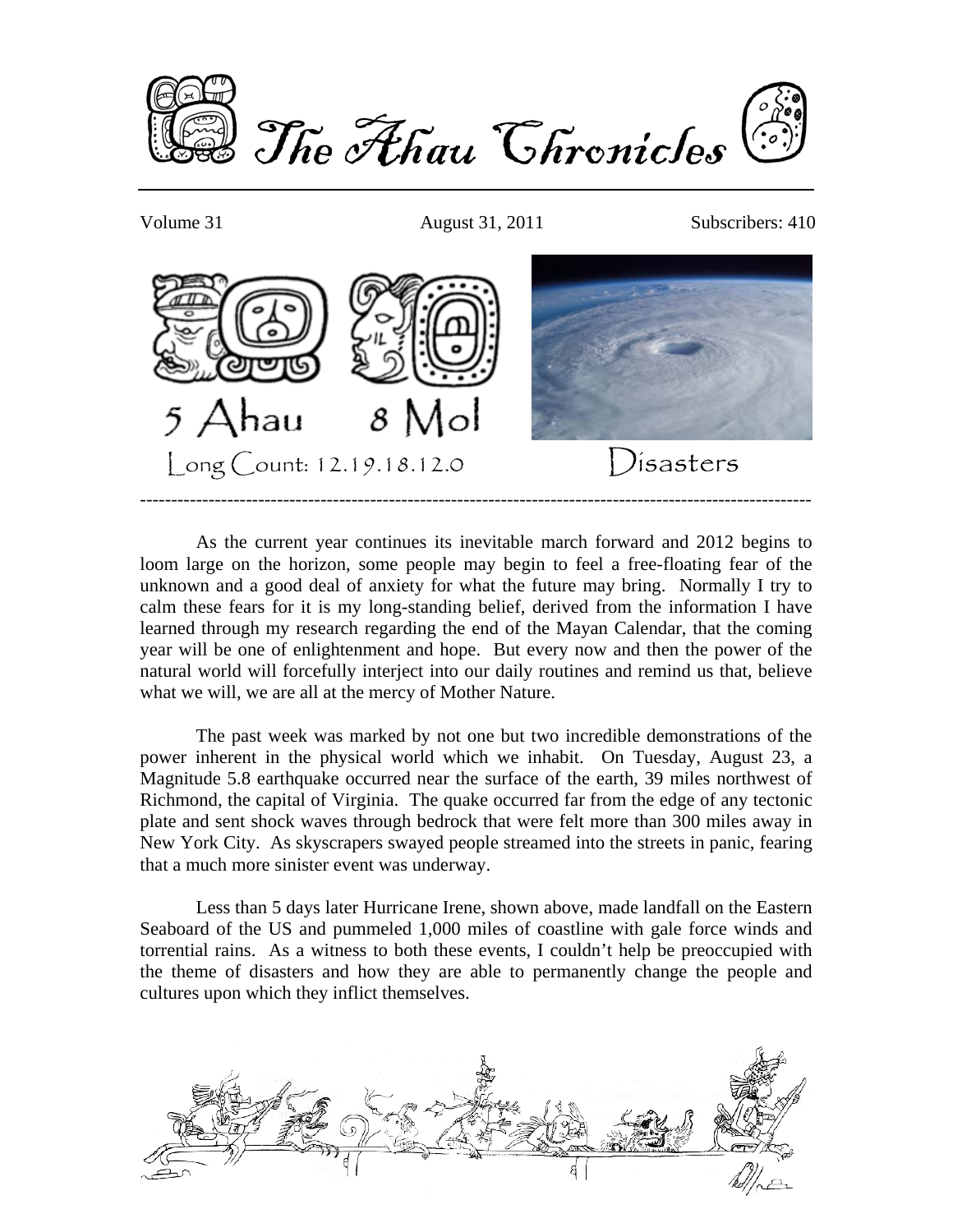

Tuesday, August 23, 2011 at 01:51:04 PM at epicenter

 After a busy summer of near-constant work it was decided to take a short threeday vacation to the beach in Belmar, New Jersey, at the northern end of what is now infamously known as the "Jersey Shore." We arrived at midday Monday and spent the entire day Tuesday on the beach enjoying beautiful clear skies and mild surf, the calm before the storm of Hurricane Irene. Shortly before 2pm, I felt a gentle rocking of my beach chair and suspected that someone had brushed by behind me and knocked into my chair. After looking around and seeing no one nearby I quickly realized that the movement was coming from the ground itself. As I sat deathly still in anticipation, a second tremor shook again and I had experienced my first ever earthquake.

 Having conducted much research for previous earthquakes in Haiti, Chile and Japan I was familiar with the United States Geological Survey (USGS) website and so I quickly grabbed my Blackberry and learned the details of the tremor that had happened only minutes before. After sending out some emails to my nearest and dearest (and assuring them there was no threat of a tsunami!), I learned that my mother had felt the quake north of the border beyond Niagara Falls, Canada.

 Subsequent research into the Virginia quake caused me some additional alarm since, as the USGS website explains: "It is difficult to determine if a known fault is still active and could slip and cause an earthquake. As in most other areas east of the Rockies, the best guide to earthquake hazards in the seismic zone is the earthquakes themselves."

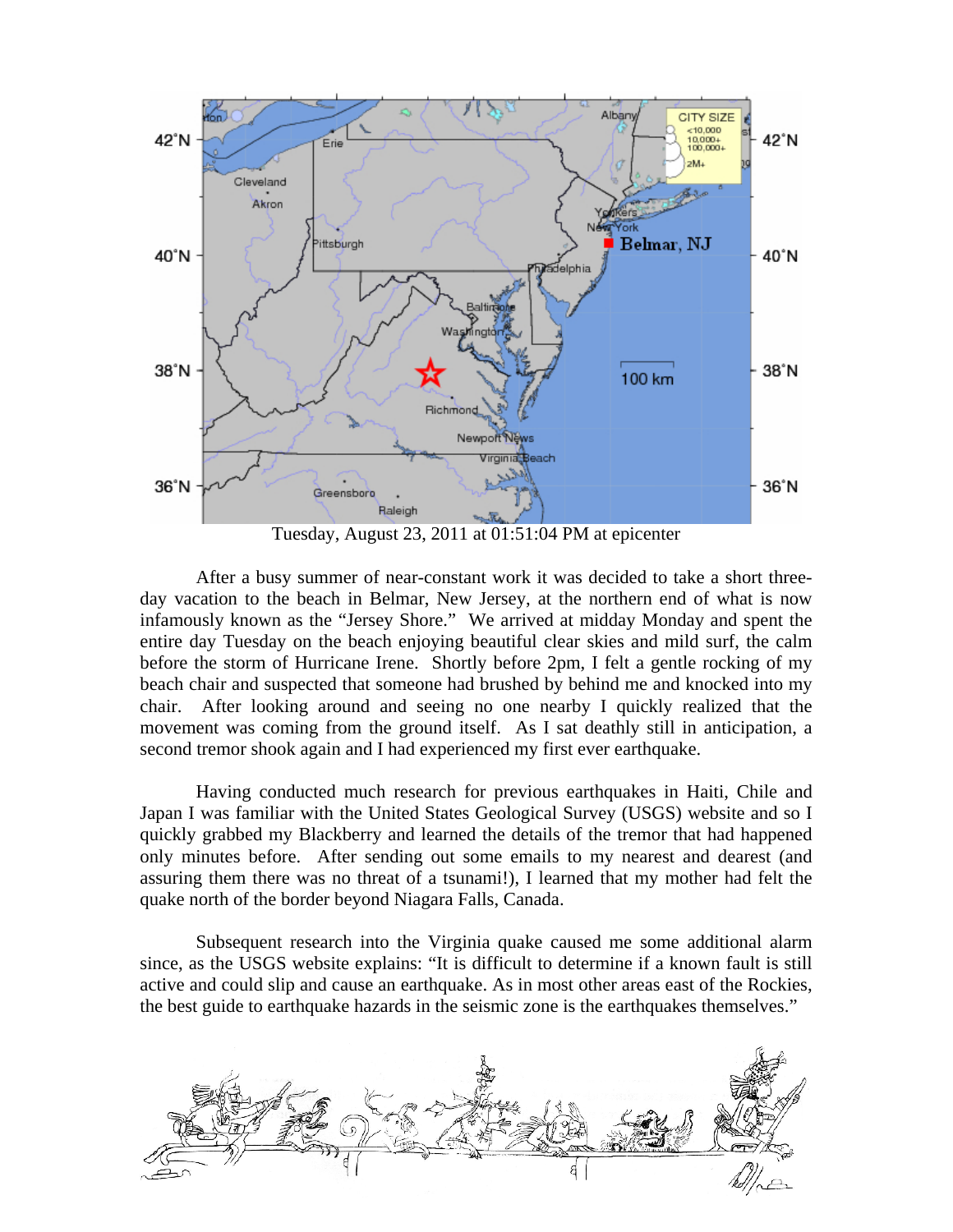While there was no significant damage from the earthquake, the same cannot be said for the destruction wrought by Hurricane Irene. In the days before the storm made landfall some senior meteorologists were describing it as one of the worst-case scenarios for a storm track, given the high density of population and the potential for massive property damage that existed along the east coast of the US.



 Although Irene was merely a Category 1 hurricane, the lowest possible ranking on a 1-to-5 scale, the size of the storm made it a particularly dangerous threat. Sustained winds of up to 90 miles per hour radiated outwards from the hurricane center to create a storm more than 500 miles in diameter, twice as large as a normal hurricane. Some areas received more than 15 inches of rain, causing erosion and mudslides that uprooted trees from the soggy ground. Nearly 10 million people were left without electricity in the wake of the storm and, as of the publication of this newsletter three days later, many people, including some in my neighborhood, have yet to have their power restored. Roads and bridges have washed out making travel difficult and it is still far too early to claim that life has returned to normal.

 But what if this is the new normal? Scientists have been predicting for years that we are beginning to see the impacts of global warming, from melting glaciers to extended droughts to storm events of a frequency and intensity unknown in the past. The Japanese nuclear crisis still persists almost 6 months after the tsunami with much of Europe questioning the safety of nuclear power. Perhaps we are entering a phase of history where further growth will be impeded by a combination of natural and political forces which we ourselves have thrown out of balance.

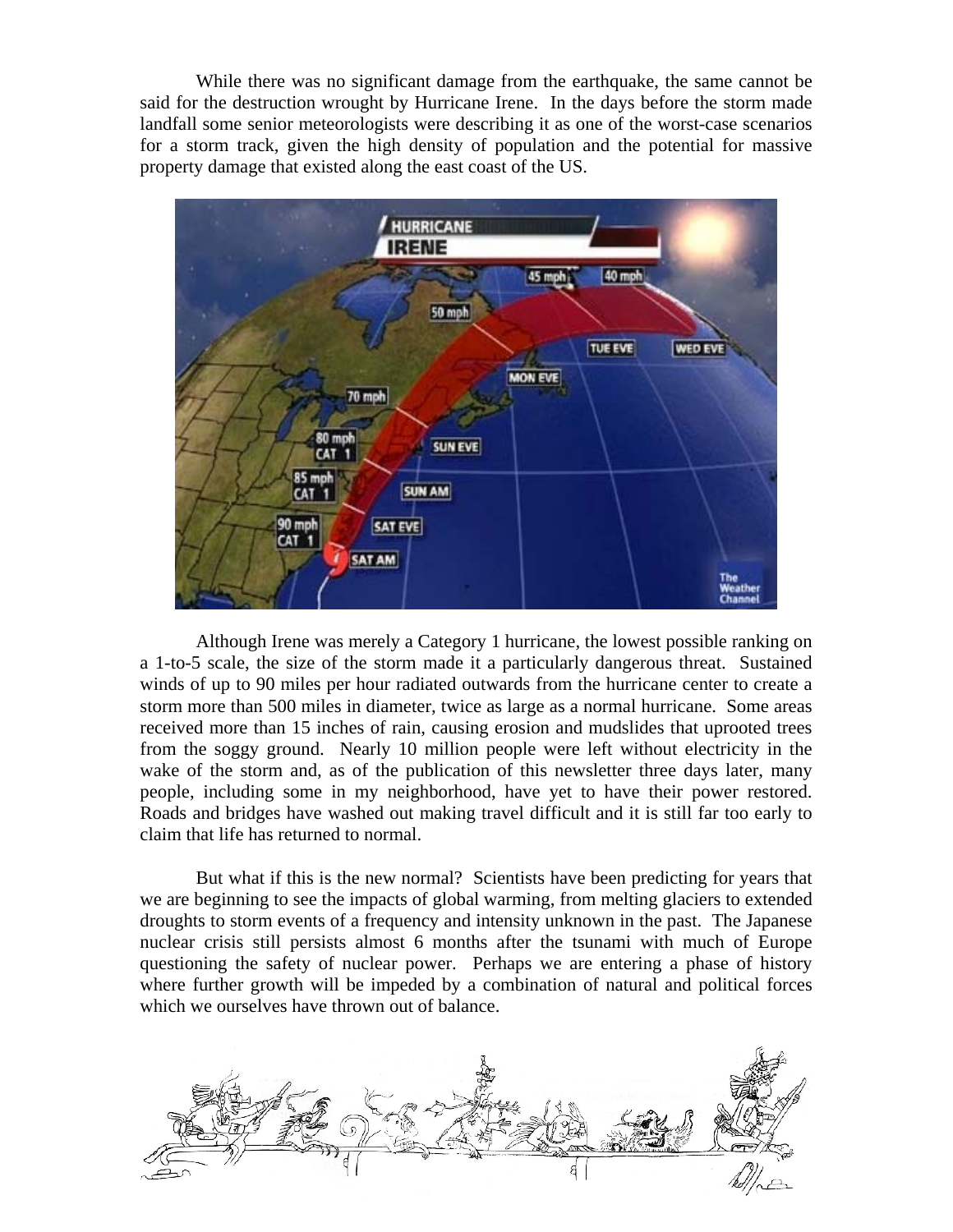With the prospect of cultural decline on my mind I was stirred to think about a new yet seemingly obvious hypothesis that I have recently developed regarding the mysterious decline and near-disappearance of the Classic Maya culture which began in the  $8<sup>th</sup>$  Century following the reign of Chan Bahlum at Palenque. The new idea posits that perhaps it was Chan Bahlum himself, after journeying to the Old World, who inadvertently introduced viral plagues that decimated the native populations, much as they did centuries later in the years following the arrival of Europeans in the New World.



 In Charles Mann's "**1491: New Revelations of the Americas Before Columbus**," Mann explains that Native populations before Columbus were likely far in excess of even our highest estimates and that the diseases themselves travelled ahead of the early explorers, killing natives who would never set eyes on the white man. When later settlers arrived, they discovered a land sparsely populated by small bands, mere shadows of the great tribes from which they had descended.

 If Chan Bahlum unwittingly introduced similar deadly diseases almost eight centuries earlier, the devastation may have been equally catastrophic. The great citystates would have begun to crumble and the society would have collapsed from within. Unchecked, the jungles overran the temples.



 While my estimation of Chan Bahlum's sophistication suggests that he should not have been so ignorant as to engender an epidemic that brought down his entire culture, the timing of his apparent world travels with the subsequent rapid decline of the Classic Maya period certainly gives one pause for reflection. Though Chan Bahlum may have "discovered" the Old World, it would have been a world of death and disease to which no one, having witnessed its effects, would have desired to return.